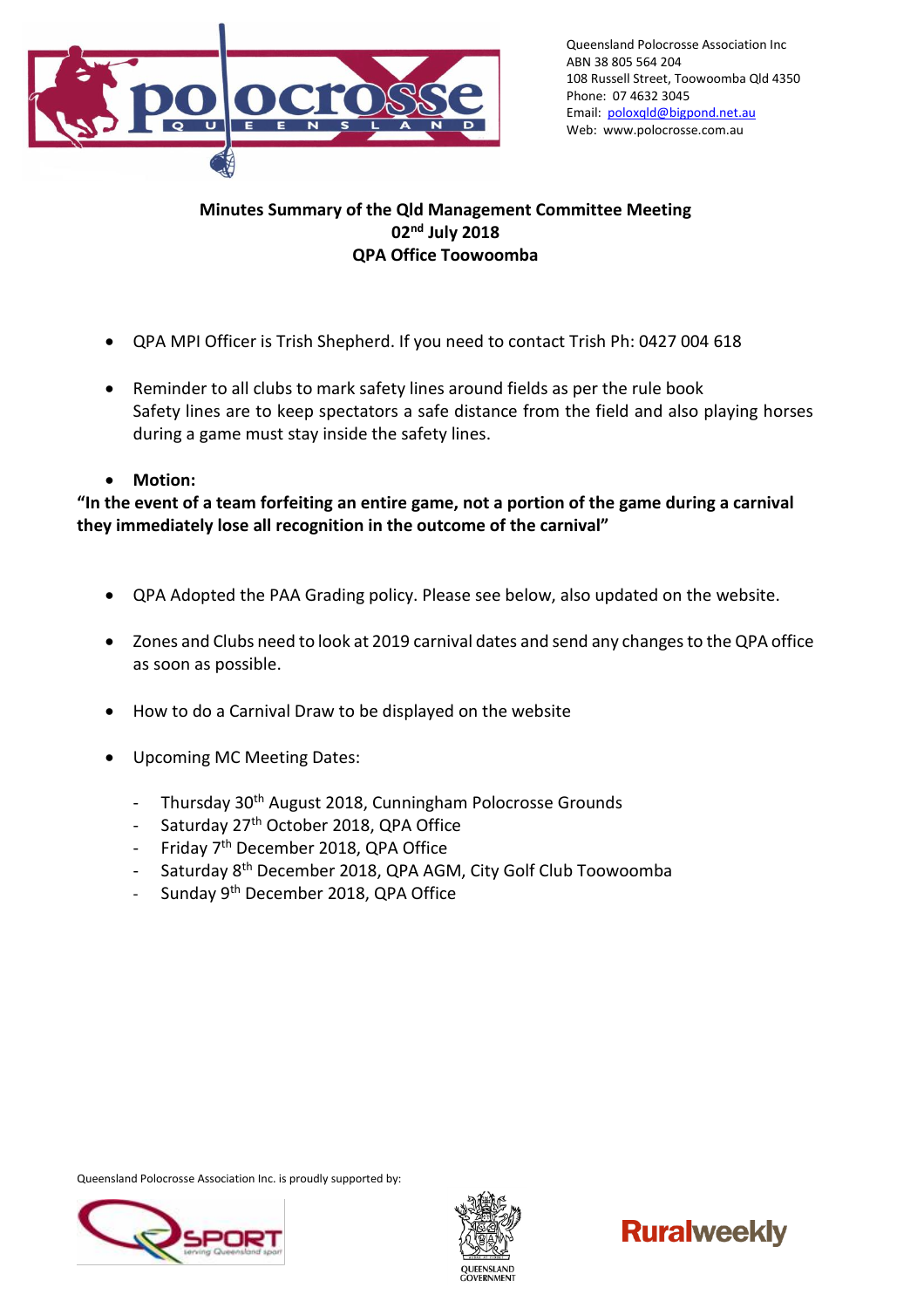

#### **GRADING INSTRUCTIONS**

#### **The most important point - No system will work unless it's used correctly.**

#### **Summary**

This system grades players from bottom up and top down. From the bottom up to 6 it uses a skill assessment to assist grading officers. Gradings 6.5 to 10 are determined on player competitiveness relative to player gradings following each nationals. (explained later in document). The system also contains 4 player categories called proficiency bands to assist grading officers. Each band provides a general description as to the general standard of player that belongs in that band.

#### **Half Points!**

A critical point to note is that half points are to be used. Half points are not irrelevant. They are a separate level that represents another level of ability. **Between 0.5 and 10 there are 20 different levels.** A Half point may not seem like much; however, reality is the difference between a player graded say 3.5 and 4 is not a lot. However half points become a critical issue when you start looking at the point differences between teams especially when teams are graded by graded by different people and those teams are on a cusp of a grade and can go in one grade as the top-rated team or the next grade up as the lowest rated team. So yes, a half point can be the difference between grade a team plays in. When we looked one state it was obvious that have points needed to be used. As shown below.

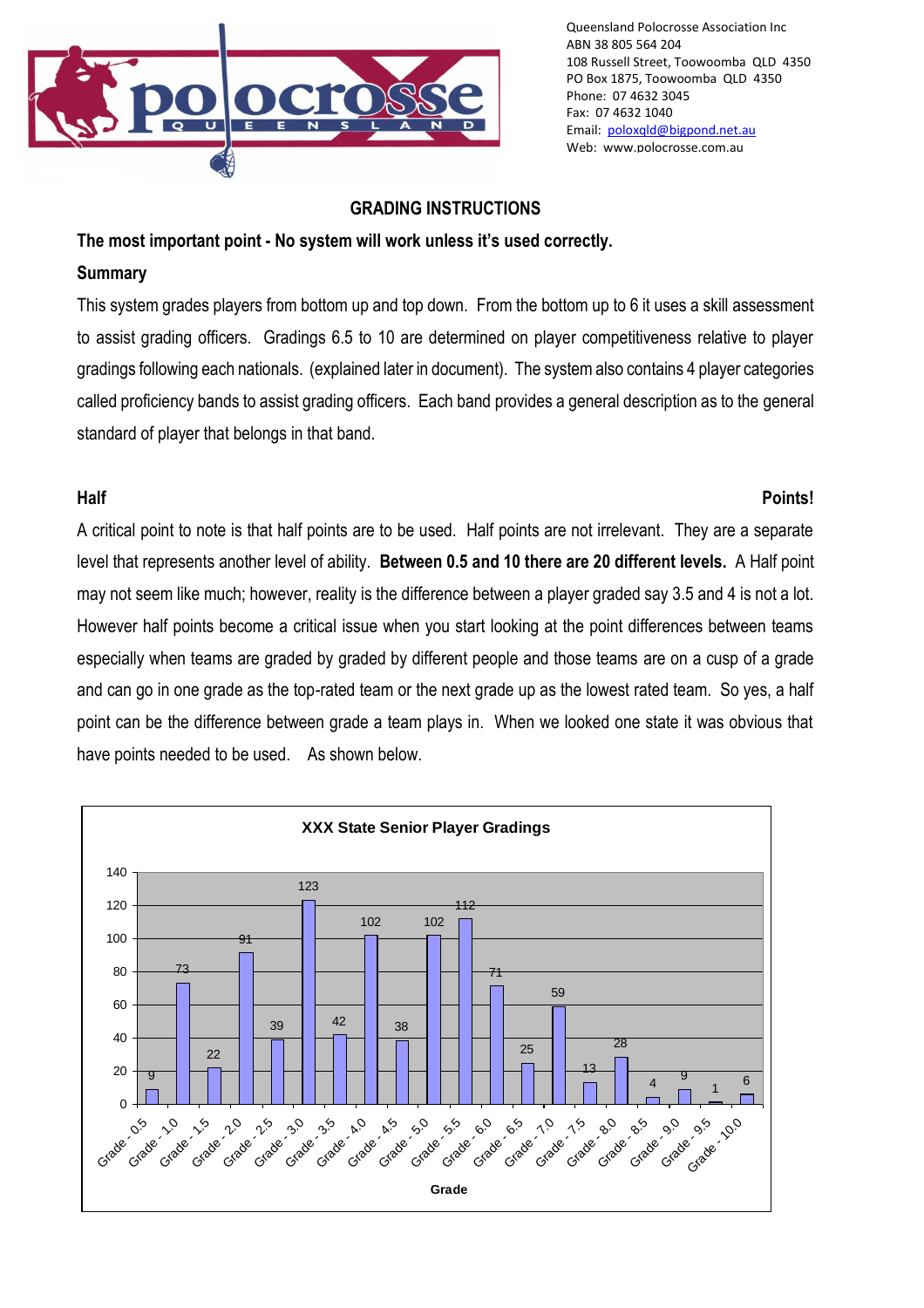

# **Gradings 0.5 up to 6**

For gradings up to and including 6, players will be graded based on their ability to perform skills listed on the grading assessment sheet (attached). By using relevant skills with appropriate grades, it should become hard to incorrectly grade players. The benefit of this approach is that players can't hide their skills during a game. Within the assessment sheet are minimum grading rules to prevent under grading. These rules just say if you can perform a certain skill than your grade cannot go below a certain level. For example, if a person can perform the skill listed as a minimum grade rule than they must be graded no lower than the grade assigned to that rule

# **Gradings over 6**

After each Nationals, the National Grading Committee will review the grades of all participants and shall do this with reference to the results. These gradings will then be distributed and players requiring a grading over 6 shall be graded on their skill level in comparison to national players.

# **The Basic Fundamental Skills**

As the name suggests the basic fundamentals are a list of basic skills required to play polocrosse. The basic fundamental skills; are:

- Line up, go for the ball and or racquet another player to prevent them getting the ball;
- Turn out following the throw in and pursue play;
- Clear the area;
- Pass to another player;
- Catch the ball from another player;
- Perform a penalty throw;
- Bounce the ball over the line; and
- Throw for goal.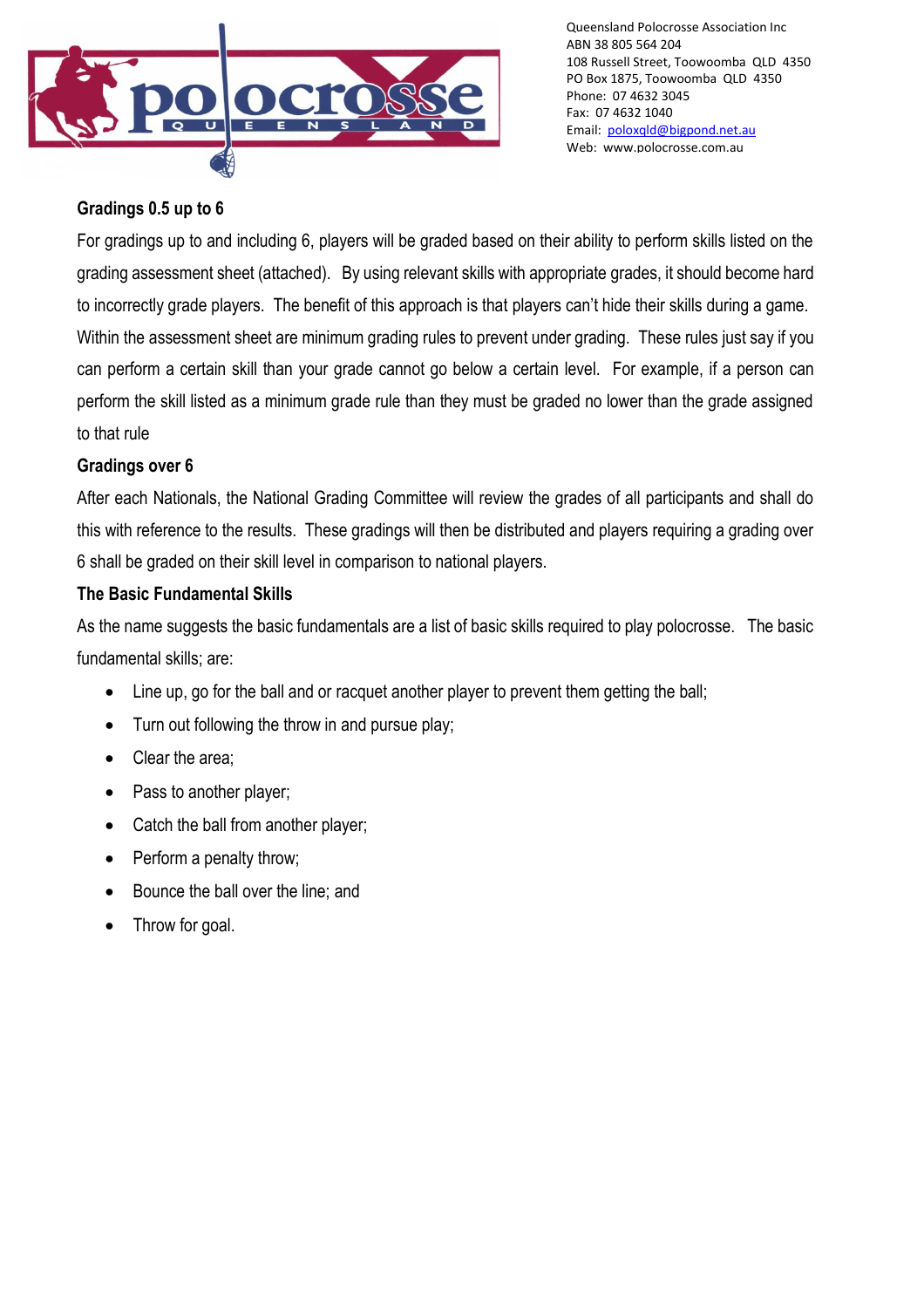

### **Instructions**

- 1. Half points must be used.
- 2. A player is graded on ability only not the length of time they have played or age or gender. Every player gets graded on ability and ability alone.
- 3. The lowest grade is 0.5 out of 10
- 4. The highest grade is 10 out of 10. It should be noted that 10 out of 10 does not mean the player is perfect; it only means that the player belongs to the group of best players currently playing the sport at the highest level.
- 5. If a complaint is received regards the grading of a player and after reviewing that player is assessed to be under graded by 1.5 points or more then that players club and the zone grading officer shall have their player status suspended for the next 5 carnivals in their zone/region.
- *6.* Minimum grade rules are used to prevent under-grading. This is achieved by setting a minimum mandatory grade once a player can perform a predetermined skill. An example of this is: *"Consistently pick a ball up at a gallop: If a player can do this they are to be graded no less than a 4"*
- 7. To accommodate varying degrees of proficiency, skills are to be assessed against three levels of proficiency. Grading officers should circle the top 3 to 5 proficiency levels applicable to the player and assign the grade closest to the average (unless that grade is lower than an applicable minimum grade rule in which case the player is given the grade assigned to that rule.)

For example:

| The Skill:       | Can consistently pick the ball up at a gallop. |
|------------------|------------------------------------------------|
| The Proficiency: | Sometimes or Mostly or Almost Always           |